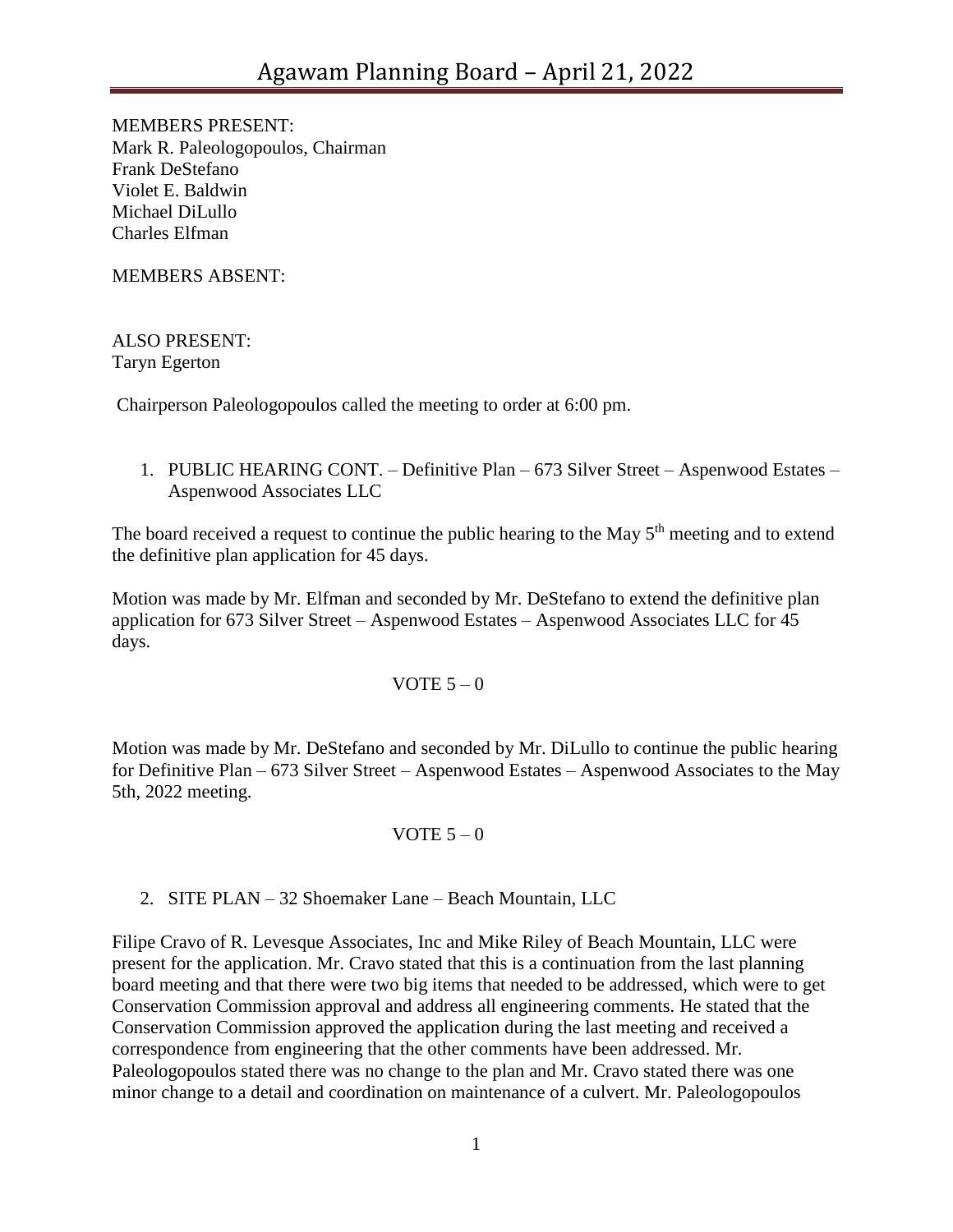asked about lighting and Mr. Cravo showed examples of the wall packs which are LED downcast lights on the buildings. He stated that the only single pole would be to illuminate the visitor parking spaces. Ms. Baldwin asked about handicap accessibility for the buildings. Mr. Paleologopoulos asked if they are manual doors and Mr. Riley stated yes. Mr. Paleologopoulos asked if there was any handicap accessible units, using an example of having a button to push so the unit door would open instead of manually open in, though he doesn't believe there is a requirement for that. Mr. Elfman asked where the business sign would be located and Mr. Cravo stated it would be by the entrance but there is no detail for that sign yet. Mr. Paleologopoulos asked if it would be a lit sign and Mr. Riley stated yes it would be if it is allowed. Mr. Riley stated that his father has a sign from another business, 60% is backlit regular sign and bottom is an LED reader board that they were hoping to use for this business. Ms. Baldwin asked the size of the sign and Mr. Riley stated it is approximately 3-4 feet wide and 5 feet tall. Mr. Paleologopoulos asked if it would block visibility and Mr. Riley stated that there would be no issue with sight line and it would be offset so as not to affect traffic and Mr. Cravo stated it would be set far back enough that it would not be in the way. Mr. Paleologopoulos stated that the approval of the sign could be a condition of approval. Mr. Elfman asked what the hours of operation are. Mr. Riley stated it is the typical 9am-5pm and five to six days a week, so those who need access to the climate controlled building or help with units will have someone there. Mr. Elfman asked if there was 24/7 access and Mr. Riley stated that people can go whenever they want, but there won't be staff there 24/7. He stated that the climate controlled building could only be accessed when staff are available. Mr. Cravo stated there is a gate with card access so that the non-climate controlled buildings could be accessed. Mr. Paleologopoulos asked about the engineering comments regarding sedimentation build up. Mr. Cravo stated that beneath the power lines there is a culvert that passes under Shoemaker Lane from one wetland to another wetland on the other side and that the culvert has accumulated sediment from lack of maintenance. He stated the engineering had concerns about the culvert and overflowing the stream, and asked that the applicant work with the Engineering department to clean it out and bring it back to full capacity. Mr. Paleologopoulos stated that the engineering department would do the work on the south side and Mr. Cravo stated it would be a team effort. He stated that there are many conservation implications due to the wetlands. Ms. Baldwin asked about the grading of the site. Mr. Cravo stated that from the street there would be a storm water swale and the driveway would grade back onto the site, so that water cannot come off the driveway onto Shoemaker Lane. He stated they would come up to a 5% grade up to elevation 138 which is the top of the plateau on site and that will be the elevation of the buildings on the lower level. Mr. Paleologopoulos asked if they would be removing a lot from the site. Mr. Cravo stated they would be taking some fill from the top of the plateau for the bottom portion of the site but will probably need to bring in more fill for the lower elevations. He stated the road elevation is 127 and that the driveway elevation is 136, so they are about 9 feet from the roadway to the driveway. Ms. Baldwin asked what the difference is from the roadway to the existing barn on site. Mr. Cravo stated that the roadway is at 127 and the barn is 150, a 23 feet difference. Mr. Paleologopoulos asked regarding the construction plan, would the site be graded all at one time. Mr. Riley stated that they received correspondence from an earth work company that recommended both get done at the same time. He stated initially they were going to complete the work in steps, but the earth work company stated that the work would most likely be done in one shot. Mr. Paleologopoulos stated he asked because doing the work all at once could create a dust bowl for abutters and erosion issues. Mr. Cravo stated that for the project a Stormwater pollution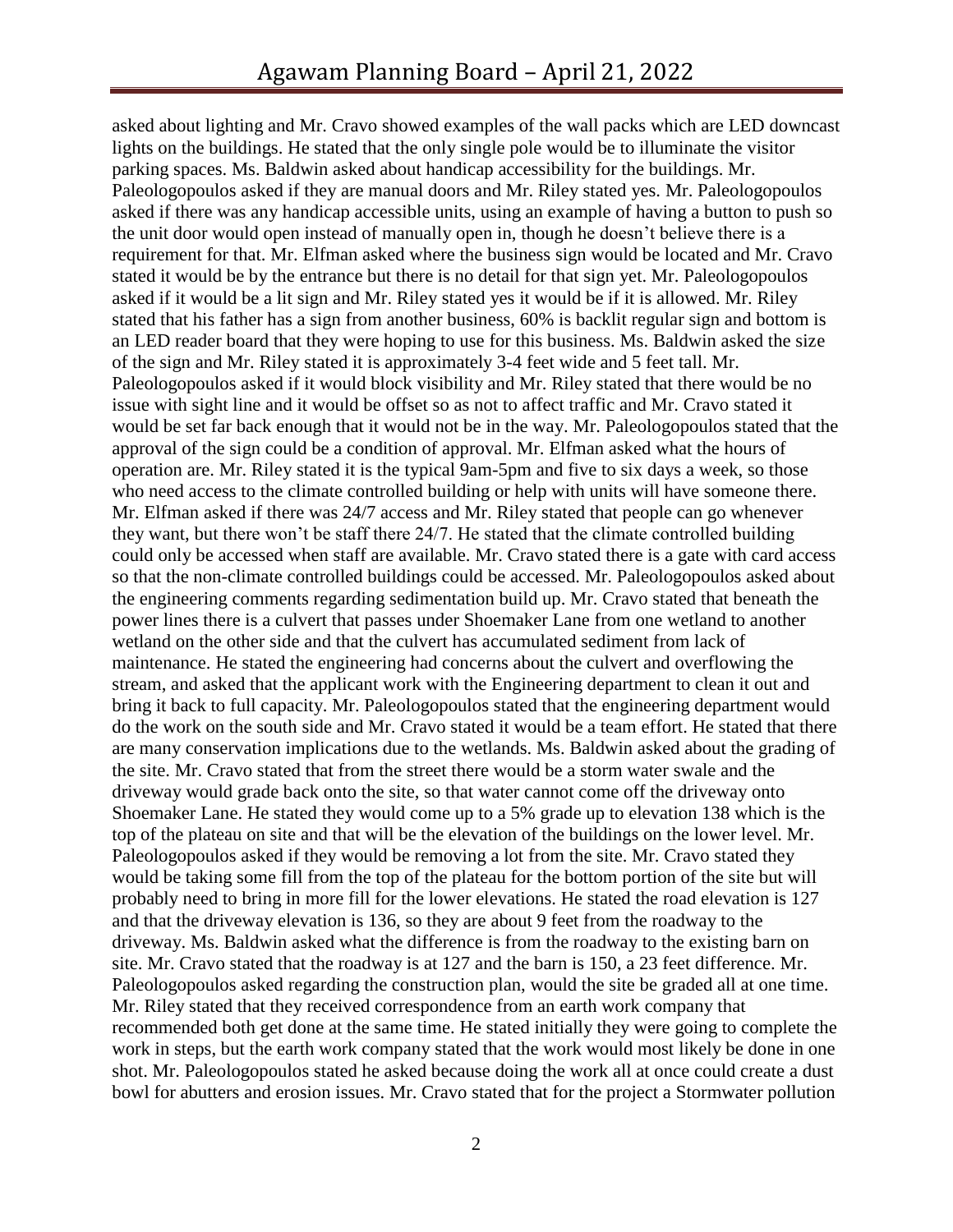prevention plan will need to be submitted which has requirements for erosion control maintenance and dust control is part of it. Mr. Paleologopoulos asked how long it would take to construct this. Mr. Riley stated they got their first bid recently but did not see a timeframe on it, but that it goes quickly once the foundation and metal is in.

Motion was made by Ms. Baldwin and seconded by Mr. Elfman to approve the site plan for 32 Shoemaker Lane – Beach Mountain, LLC conditional upon all professional staff comments being addressed, including the approval from Inspection Services on the business's sign.

Mr. Paleologopoulos noted for the record that all engineering department comments have been addressed.

### VOTE  $5-0$

3. SITE PLAN – Tuckahoe Farm – 0 Pine Street – Town of Agawam

This application was previously continued to the May 5, 2022 meeting.

# 4. APPROVAL OF MINUTES April 7, 2022

Motion was made by Mr. DeStefano and seconded by Ms. Baldwin to approve of the minutes of April 7, 2022 as written.

## VOTE  $5-0$

## 5. DISCUSSION + POSSIBLE VOTE – Planning Board Representative for Housing **Committee**

Mr. DiLullo stated he would throw his hat in the ring. Mr. Paleologopoulos stated he could be nominated for the committee and if it isn't something that he can do or is interested in, they could nominate another member.

Motion was made by Mr. DeStefano and seconded by Ms. Baldwin to nominate Michael DiLullo to the housing committee.

## VOTE  $5-0$

Mr. Paleologopoulos stated he would go to the next meeting with Mr. DiLullo and introduce him to the committee.

6. Correspondences—